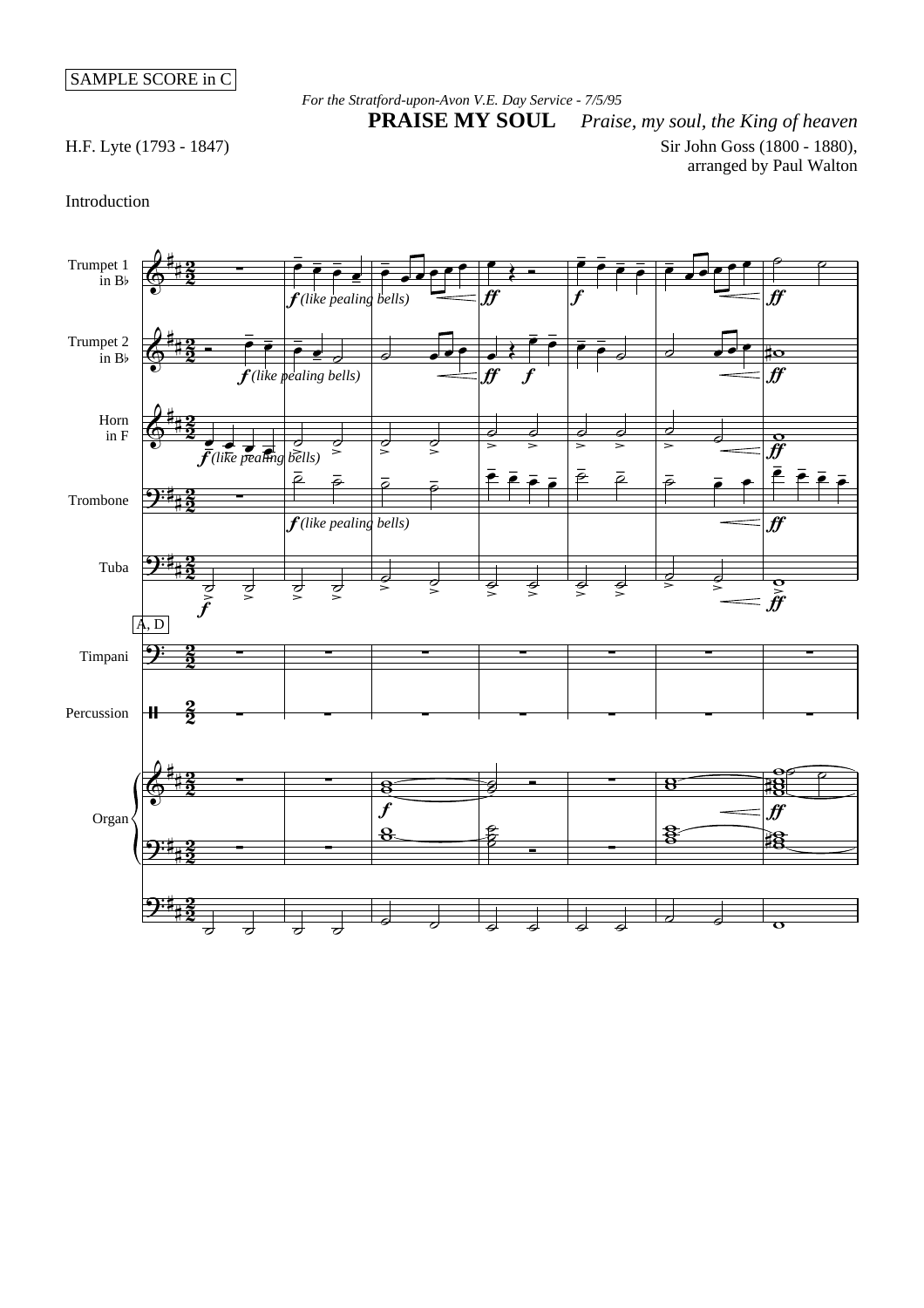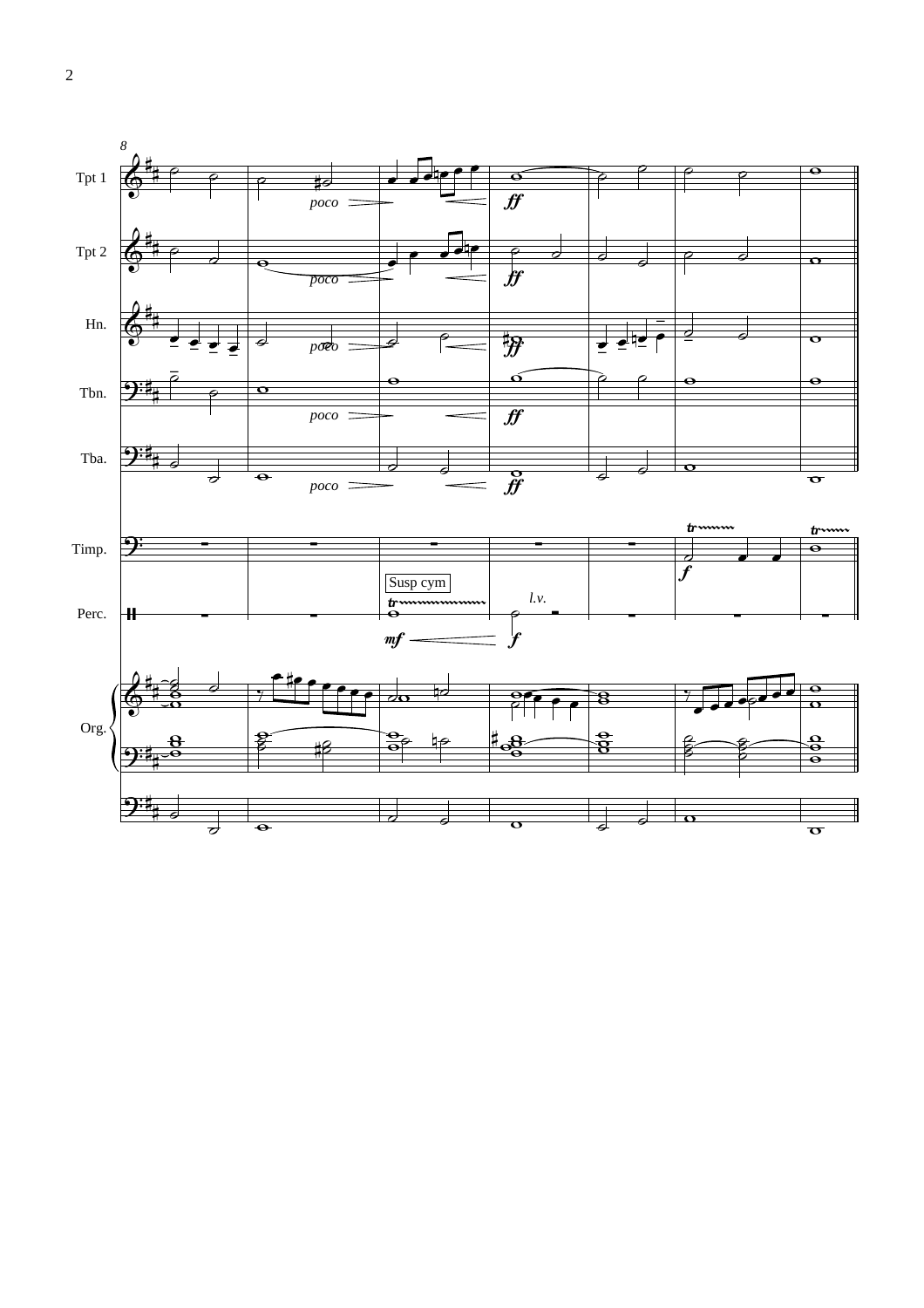

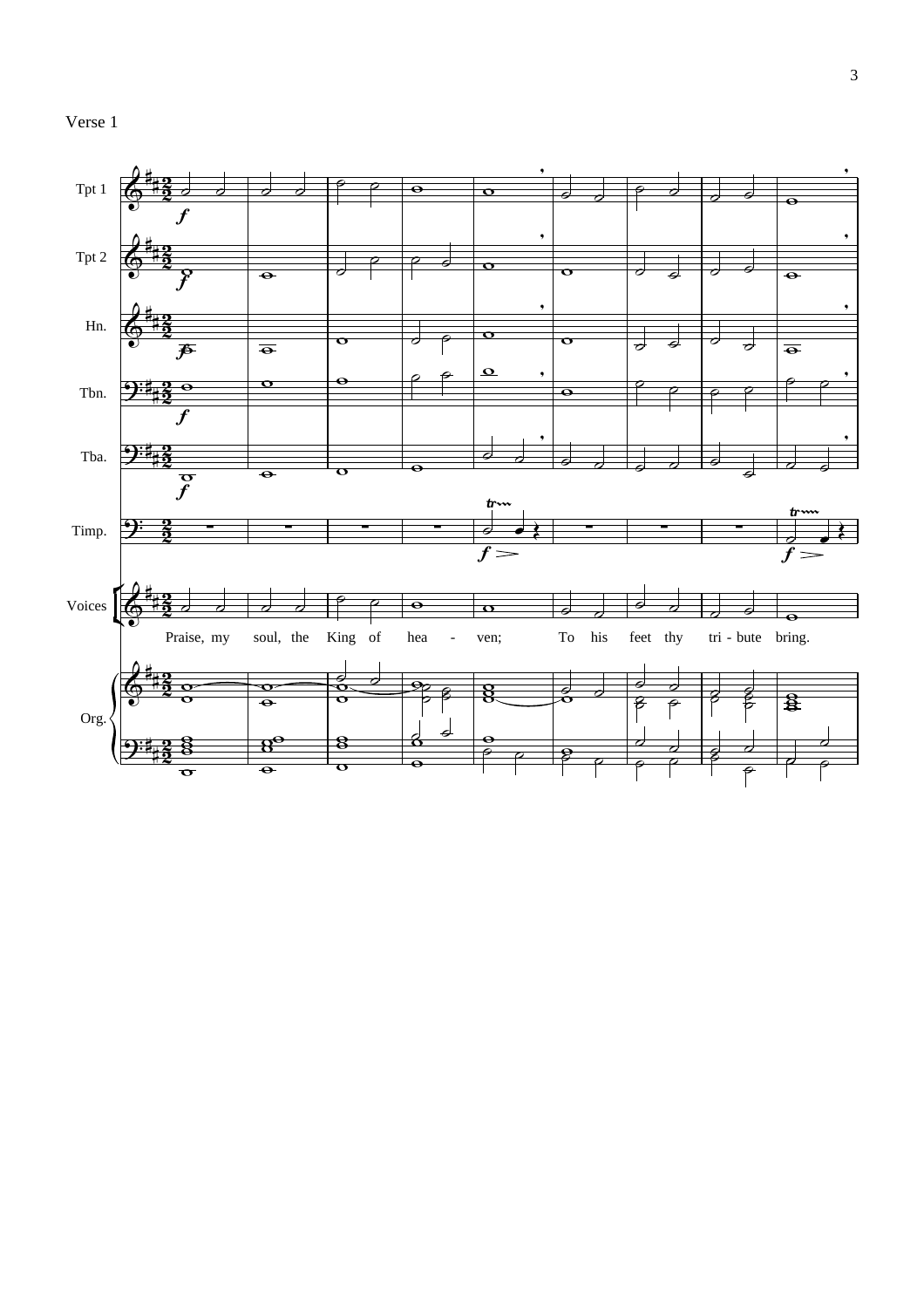



6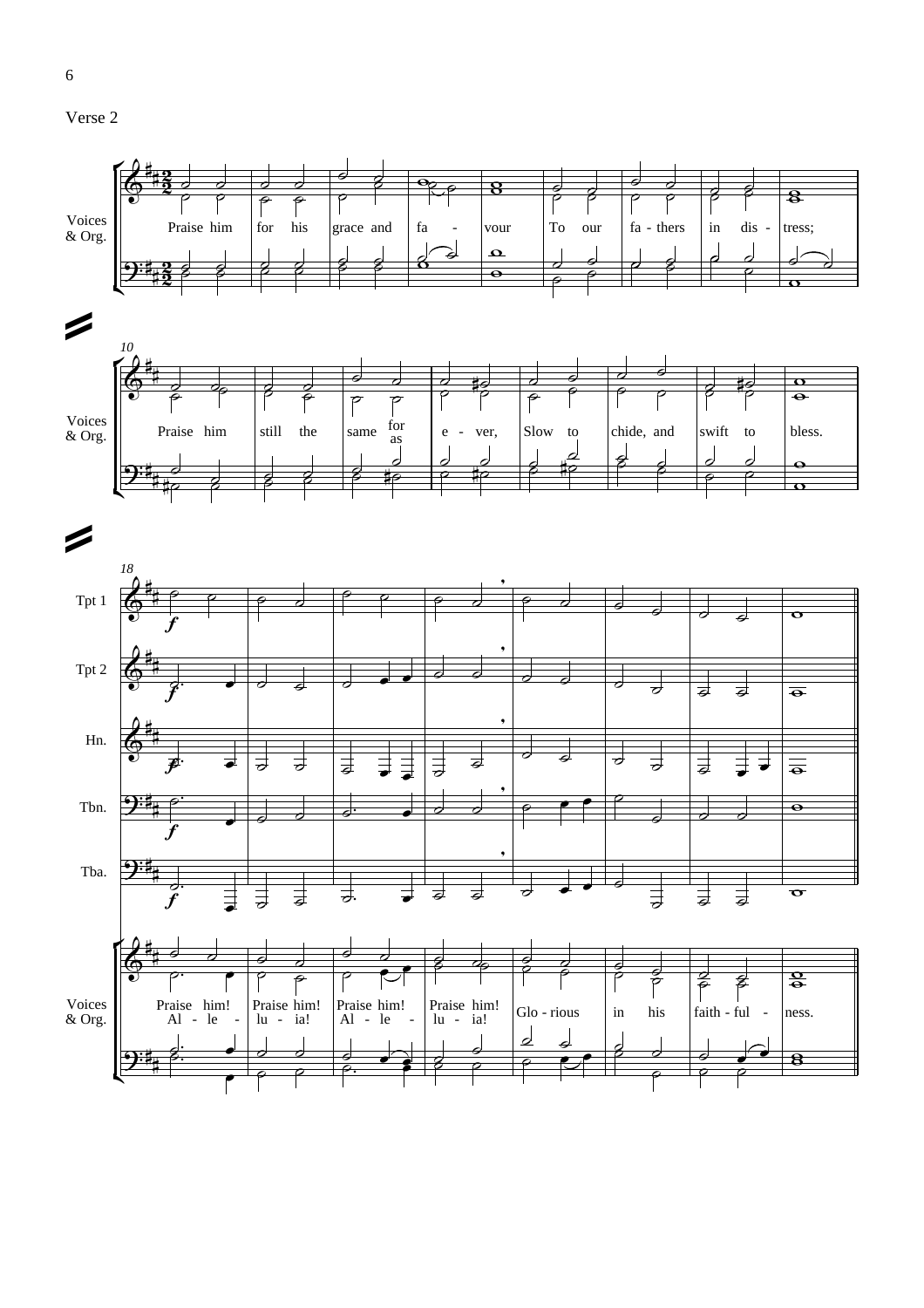

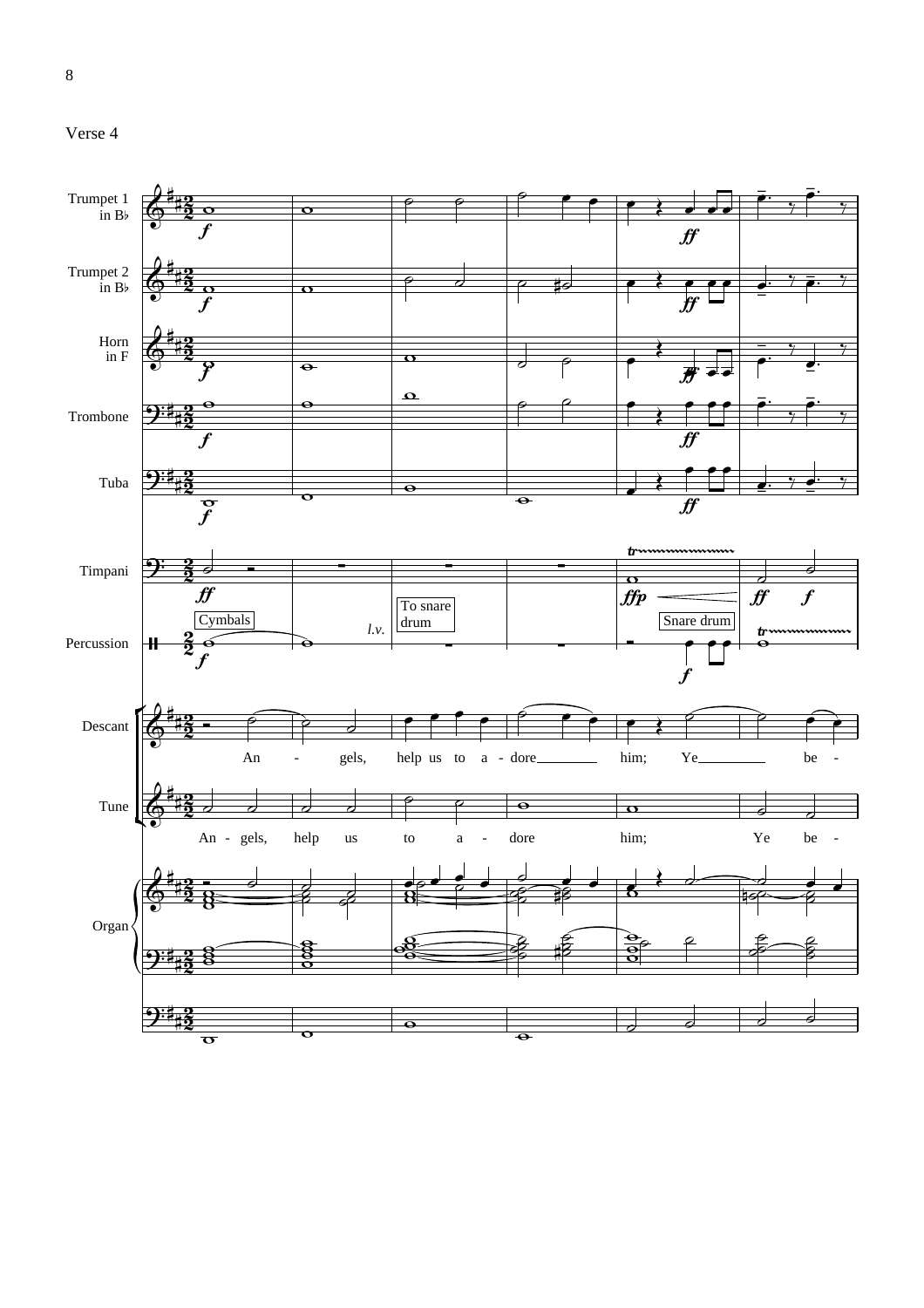